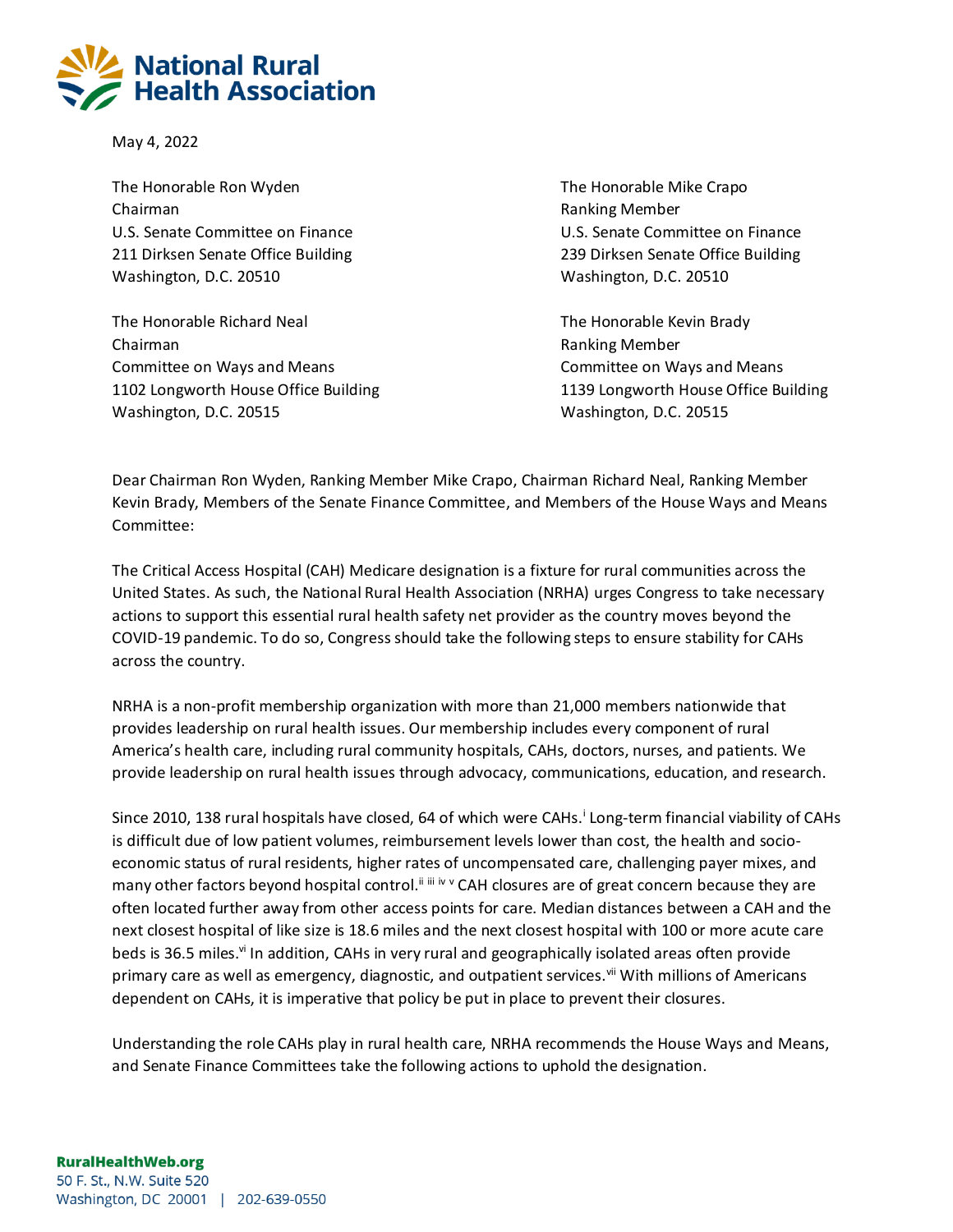

*Increase Medicare payments to CAHs to ensure financial stability*

#### **1. Eliminate Medicare sequestration for CAHs, and other rural hospital designations.**

In 2011, Congress passed legislation instituting a two percent sequestration reduction to all Medicare fee-for-service payments through 2030. In 2021, through passage of the Bipartisan Infrastructure Law, Congress extended this sequestration through 2031. Reductions in Medicare reimbursement due to sequestration impact the financial profitability of rural hospitals, and in particular CAHs who are paid below their actual costs due to sequestration. In statute, CAHs receive 101 percent cost-based reimbursement for both inpatient and outpatient services. However, Medicare sequestration policy results in CAHs receiving just 99 percent of allowable costs. According to Chartis Center for Rural Health, current Medicare sequestration policy could have a \$139 million impact from July-September of 2022 and potential result in nearly 2,800 jobs lost for CAHs nationwide.

At the beginning of the COVID-19 pandemic, Congress took decisive action to support health care providers by suspending Medicare sequestration. With sequestration going back into effect on April 1, 2022, NRHA fears Chartis' prediction of hospital closures and job loss could come to light. To address this issue, NRHA urges support for **Section 101 of [H.R. 6400, the Save America's Rural Hospitals Act](https://www.congress.gov/bill/117th-congress/house-bill/6400?s=1&r=1)**. Section 101 would permanently eliminate Medicare sequestration for rural hospitals. Knowing that sequestration policies disproportionately impact rural providers, this provision would enhance the safety net of rural communities and provide increased financial sustainability.

#### **2. Increase or eliminate bad debt reimbursement.**

Rural hospitals have Medicare bad debt percentages that are 60 percent higher on average than urban hospitals. As such, NRHA believes the bad debt a rural hospital is liable for should be reduced from 30 percent to 15 percent or less. According to Chartis Center for Rural Health, current Medicare bad debt policy could have a \$109 million impact on an annual basis and result in nearly 2,300 community jobs lost for CAHs nationwide. NRHA urges support for **Section 102 of [H.R. 6400](https://www.congress.gov/bill/117th-congress/house-bill/6400?s=1&r=1)**. Section 102 would reduce the bad debt CAHs are liable for from 30 percent to 15 percent. This provision would enhance the safety net of rural communities and improve the financial stability of CAHs.

### **3. Provide funding for CAHs and other rural hospitals to improve their health care infrastructure.**

Rural providers have had their limits tested throughout the COVID-19 pandemic. One constant NRHA members have expressed is the need for improved and updated facilities to accommodate safety requirements. NRHA urges Congress to include a section for hospital infrastructure so that rural providers can improve and expand their facilities. NRHA asks this to be modeled after **Section 40003 of [H.R. 1848, the LIFT America Act](https://www.congress.gov/bill/117th-congress/house-bill/1848)**, which appropriates \$10 billion to improve hospital infrastructure. NRHA requests such provision be accompanied by a 20 percent rural carve-out to reflect the national rural population needing services.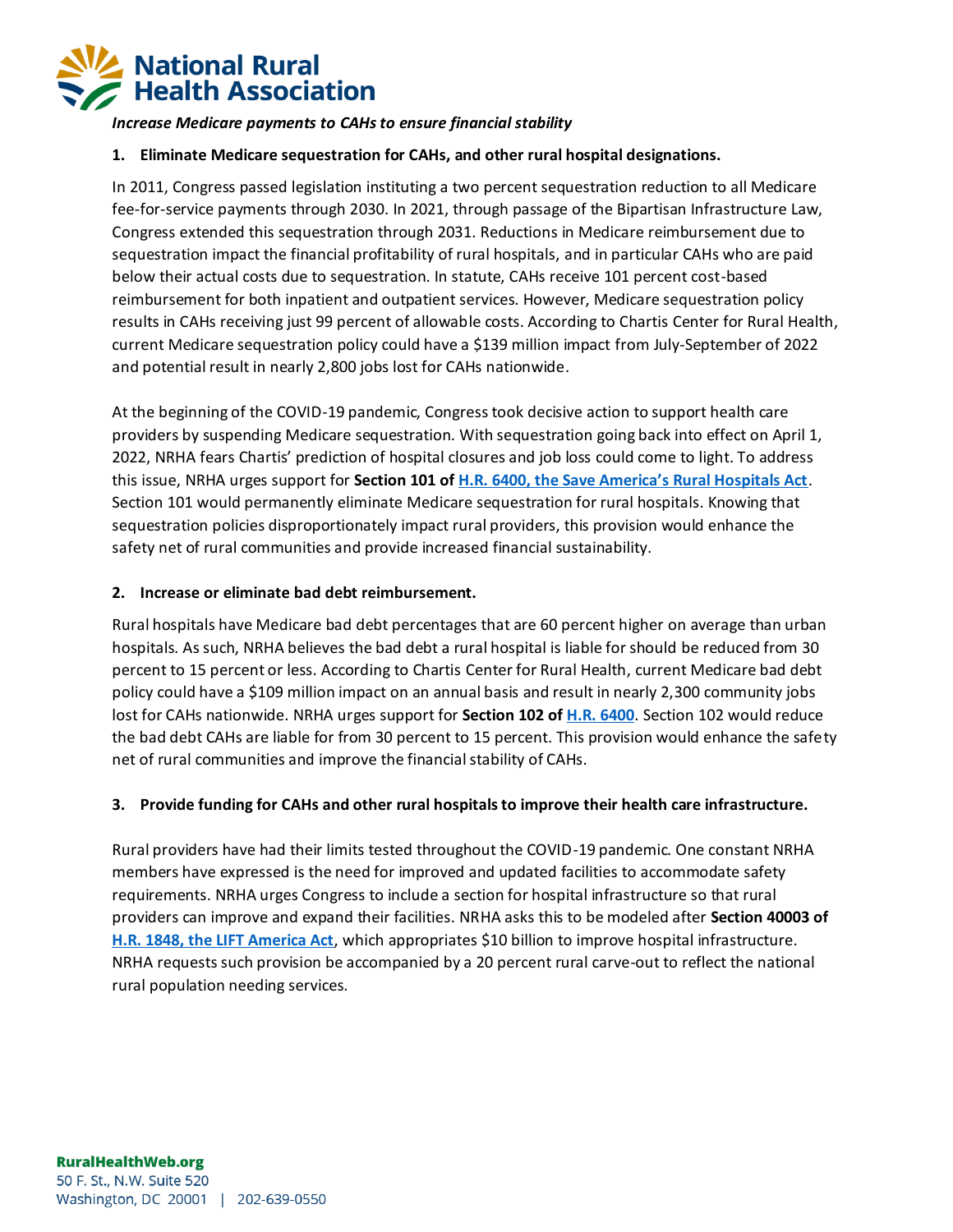

*Remove unnecessary regulatory burdens*

# **1. Permanently remove condition of payment requirements that CAHs length of stay be limited to 96 hours.**

During the COVID-19 pandemic, the Centers for Medicare and Medicaid Services (CMS) suspended this condition of payment (CoP) requirement for the duration of the COVID-19 public health emergency (PHE). The CAH 96-hour rule requires a physician to certify that a patient can reasonably be expected to be discharged or transferred within 96 hours. CAHs already must meet a separate condition of participation, which requires that acute inpatient care provided to patients not exceed 96 hours per patient *on an average* annual basis. In its 2018 Inpatient Prospective Payment System (IPPS) final rule, CMS made the 96-hour rule a low priority for medical review records, but the regulation still causes confusion and interferes with the best judgement of physicians and other health care providers.

Because the rule has been suspended for more than two years now, NRHA believes it is timely to permanently wipe this unnecessary regulation from the CoP requirements at CMS. While the suspension has been in place, average length of stay at CAHs has not risen above the four-day threshold, showing the unnecessary nature of this burdensome regulation. Both the Trump Administration and Biden Administration have said Congressional action is needed to permanently remove this provision. NRHA urges swift Congress action to support **Section 301 of [H.R. 6400](https://www.congress.gov/bill/117th-congress/house-bill/6400/text#toc-HD405A1E4BF71495E83068A1F2D375123)** which would permanently remove the 96-hour physician certification requirement with respect to inpatient CAH services.

### **2. Ensure providers ability to transition to, and maintain, CAH status.**

The CAH designation is an important opportunity for struggling, rural prospective payment system (PPS) hospitals. NRHA believes that allowing vulnerable rural PPS hospitals to transition to the CAH designation will provide increased support for these providers. Unfortunately, accessibility to the program is hamstringed by current statute. As such, NRHA recommends the following actions:

### **A. Reinstate CAH necessary provider status.**

NRHA believes that by reinstating CAH necessary provider status, which removes the 35-mile limit for CAH designation, about 200 of the nation's most vulnerable rural PPS hospitals would be able to transition to the CAH payment model. This relief could provide the necessary support needed for many rural providers to remain serving their communities. NRHA supports **[H.R. 1639](https://www.congress.gov/bill/117th-congress/house-bill/1639)** / **[S. 644](https://www.congress.gov/bill/117th-congress/senate-bill/644) the Rural Hospital Closure Relief Act** to allow additional hospitals to qualify as CAHs.

### **B. Ensure rural CAHs are able to maintain their CAH certification.**

In 2015, CMS narrowed the eligibility criteria for hospitals to certify or recertify as CAHs. By inserting a more restrictive standard for what qualifies as a "secondary road," currently designated CAHs may no longer meet the distance requirements to retain and maintain their CAH certification. NRHA believes this is ill-advised and urges Congress to act to ensure CAHs can maintain their certifications. NRHA supports **[H.R. 489, the Protecting Rural Access to Care Act](https://www.congress.gov/bill/117th-congress/house-bill/489)**, which limits the scope of guidance used by CMS regarding the secondary road criteria for CAHs. As rural hospitals continue to close across the country, ensuring CAHs are able to maintain their payment status could not be more critical, especially as rural communities recover from the COVID-19 pandemic.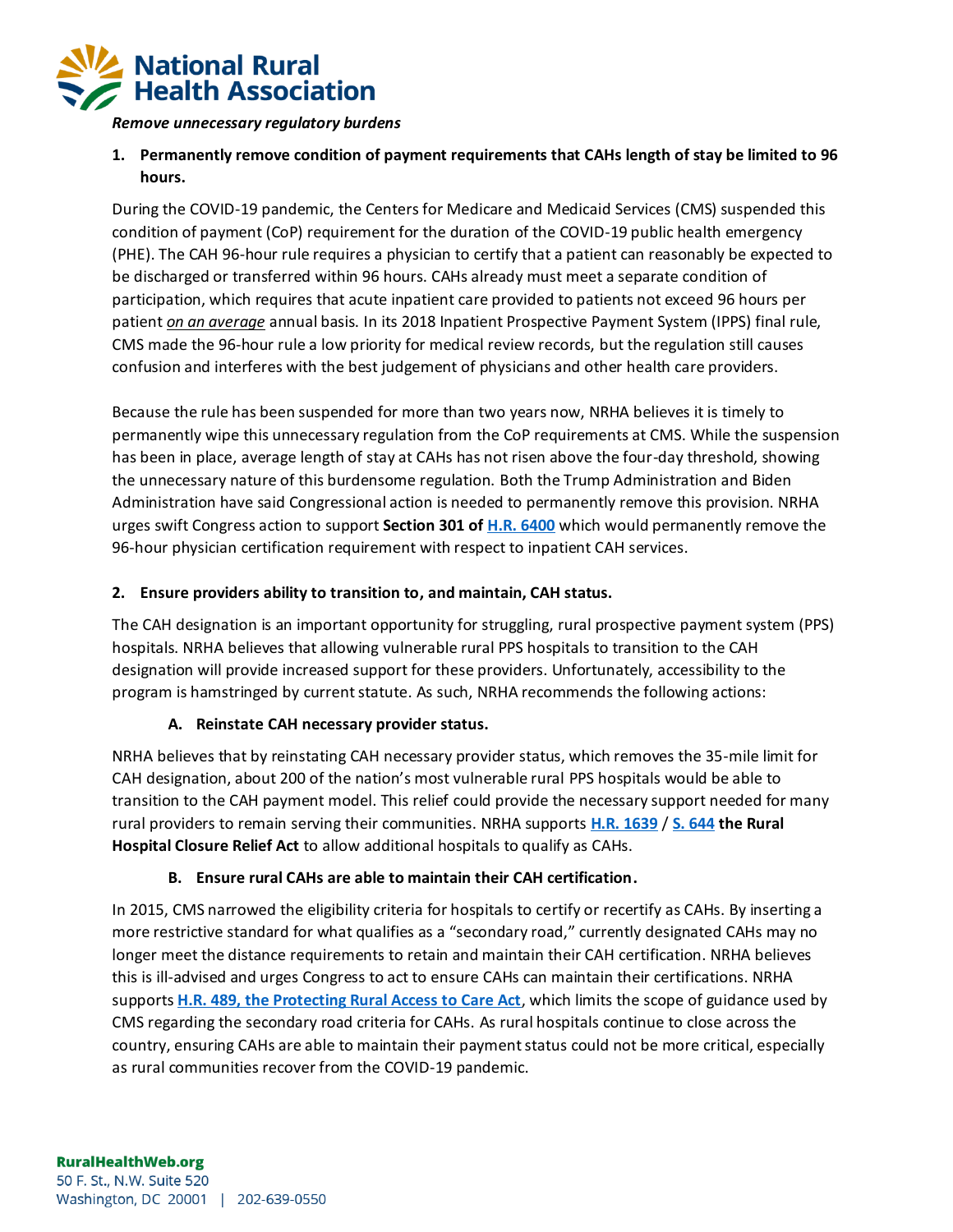

### **3. Adjust coinsurance requirements for outpatient CAH services under Medicare.**

Under current law, when a patient goes to a CAH they are billed 20 percent of the charges submitted to CMS. In other hospital settings reimbursed through a fee schedule, patients are billed 20 percent of the reasonable costs determined by CMS for that procedure. Unfortunately, what this looks like on the ground is rural beneficiaries being charged more for coinsurance because of where they obtain care geographically. NRHA supports **[H.R. 5660, the Fairness for Rural Medicare Beneficiaries Act of 2021](https://www.congress.gov/bill/117th-congress/house-bill/5660/text?r=41)** to eliminate what is an unfair burden on patients seeking care in rural communities.

## *Ensure access to behavioral health services via telehealth remain viable at CAHs*

During the COVID-19 public health emergency, hospitals, including CAHs, have been temporarily allowed to expand telehealth services, allowing patients to access vital care from their homes. In the Consolidated Appropriations Act of 2022, telehealth flexibilities found in the Coronavirus Aid, Relief, and Economic Security (CARES) Act were continued beyond the duration of the PHE for 151 days. Unfortunately, flexibilities administered to CAHs via the 1135 waiver process were not. NRHA is concerned that PHE patients receiving care via telehealth at CAHs will lose access to these critical services should Congress not address this issue, particularly those receiving behavioral telehealth services. Mental health needs have spiked in rural communities since the beginning of the pandemic. NRHA supports **[H.R. 2228, the Rural Behavioral Health Access Act of 2021,](https://www.congress.gov/bill/117th-congress/house-bill/2228)** which will ensure that Medicare continues payment of outpatient critical access hospital (CAH) services consisting of telehealth behavioral therapy, including audio-only services.

### *Provide essential technical assistance support for small rural hospitals*

## **1. Reauthorize the Medicare Rural Hospital Flexibility Program (FLEX)**

The FLEX program is designed to improve and sustain access to quality health care services in rural communities. In particular, it supports the conversion and designation of small rural hospitals to CAH status and provides support for rural hospital stability. In need of reauthorization, NRHA urges Congress to show support of this valuable program by including a new item for rural health transformation grants to help eligible providers transition to new models and evolve to meet community needs and the changing health care environment. To do so, NRHA asks for support of **Section 401 o[f H.R. 6400](https://www.congress.gov/bill/117th-congress/house-bill/6400?s=1&r=1)**.

# **2. Provide continued funding for the United States Department of Agriculture (USDA) Rural Hospital Technical Assistance (TA) program.**

The USDA Rural Hospital TA program was developed as a pilot program for rural hospitals to assist rural residents, businesses, and professionals in the health sector by providing affordable, effective, and educated support to help rural hospitals better manage their financial and business strategies. In Fiscal Year (FY) 2022, the USDA Rural Hospital TA program was funded at \$2 million. **NRHA requests this critical program receives increased funding to \$5 million.** As the rural hospital closure crisis continues, and more hospitals are operating on negative margins, effective TA strategies are needed to support these vulnerable facilities.